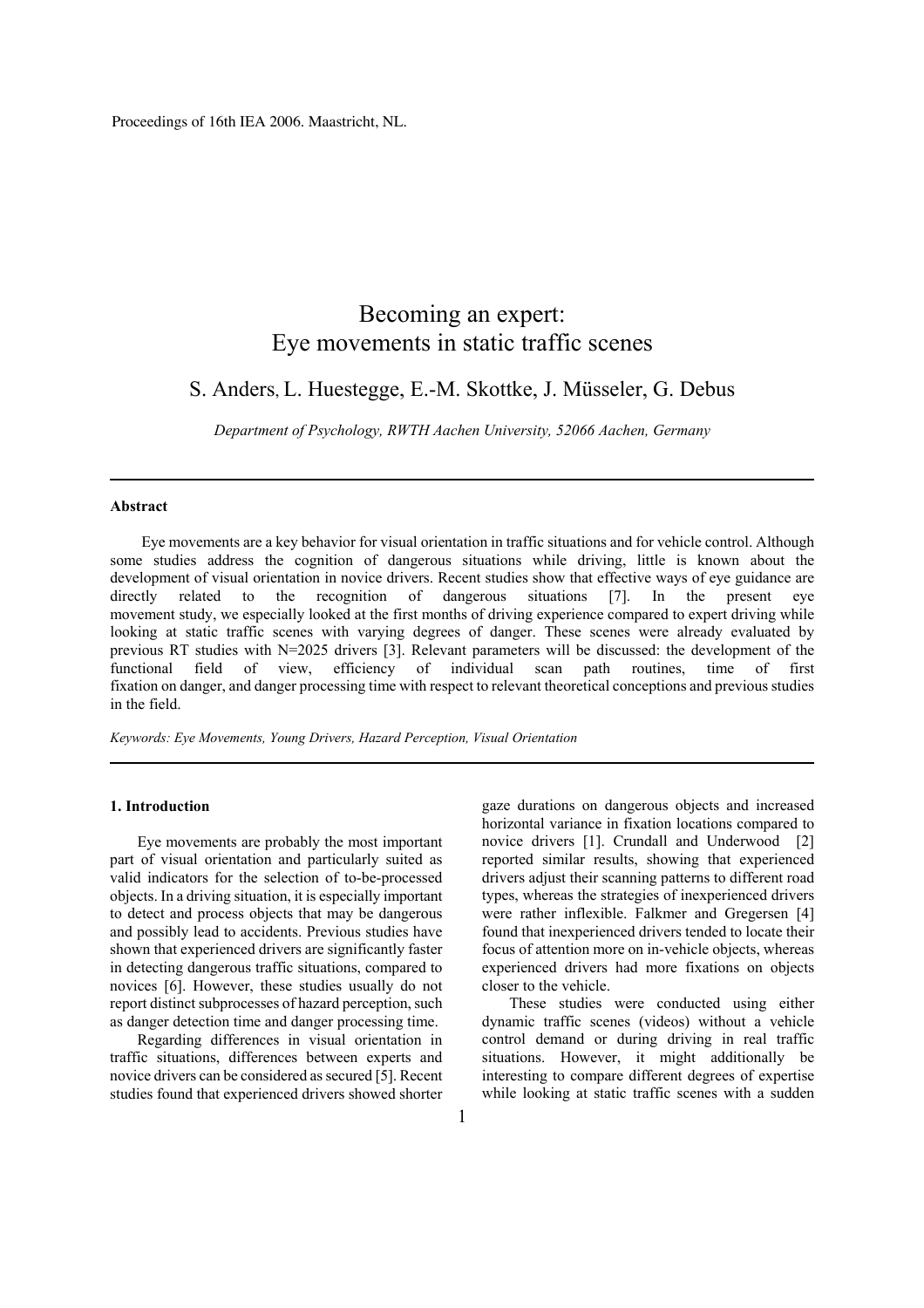onset because of two reasons. First, in normal traffic situations it is a common task to rapidly process a completely new visual scene without any preparation, e.g. looking to the left and right prior to crossing a street. Second, it is reasonable to assume that this highly time-limited situation is especially useful to detect differences in expertise. In the current experiment we additionally avoided any further tasks related to the handling of vehicle controls, since we selectively wanted to look at individual differences concerning visual orientation.

In previous hazard perception studies, the main parameter of interest was the time between the onset of a scene and a reaction, for example whether the situation is dangerous or not [6]. In this experiment, we look at two separate processes that constitute reaction time (RT), that is the time until a dangerous element of a scene is looked at for the first time (danger detection time) and the time from the first fixation until manual response (danger processing time). This analysis is only possible combining standard RT and eye movement analyses.

# **2. Method**

## *2.1. Participants*

14 experienced and 16 novice drivers, aged from 18 to 41 years, took part in this study. Experienced drivers were mainly students from RWTH Aachen University. Novice drivers were recruited from local schools. The experienced drivers had a mean driving experience of 77 months and the novice drivers of 9 months, ranging from 0,2 to 276 months. The mean age of the experienced drivers was 24 years ( $sd = 4$  years) and 18 years ( $sd = 0.5$  years) for the novices.

#### *2.2 Materials and apparatus*

The pictures used in the current experiment were taken from a previous reaction time study [3] and consisted of 150 scenes, which show traffic situations from the drivers perspective. The pictures stem from real traffic environments and selectively contain dangerous situations, such as road works, a sudden braking of a car ahead, pedestrians or suddenly appearing children. The pictures were divided into three hazard categories (highly dangerous, medium dangerous, and safe traffic scenes). These categories were validated by previous RT experiments with  $N =$ 2025 subjects that showed significant RT differences [3]. Prior to the main experiment, scenes with landscapes combined with safe traffic scenes were shown in the context of a task that was not related to traffic to ensure that no differences in general eye movement behavior existed between groups. Eye movements were recorded using a head mounted EyeLink I system with a temporal resolution of 250 Hz and a spatial resolution of few minutes or arc. Subjects were seated in front of a 21"-monitor with a chinrest and a keyboard.

#### *2.3 Procedure*

In the main experiment, 90 pictures from all 3 categories were presented in a fixed randomised sequence. Calibration was progressed every fifth picture. Each picture was shown for two seconds. Pictures were separated by a pause of one second, followed by a white fixation cross in the upper left corner of the black screen in order to ensure that the first fixation position was not already placed in the picture during onset. The subjects were instructed to respond as quickly as possible to those scenes which subjectively implicate braking or speed reduction by pushing the space button of a keyboard in front of them. This instruction was given in order to introduce a task that most closely resembles the natural driving situation.



Fig. 1:

Examples for the two picture categories used in the pretest (a: landscape scenes, b: safe traffic scenes) and three in the main experiment (b, c: medium dangerous and d: highly dangerous) with examples of eye movement patterns from one subject. The rectangles in c and d define regions for potentially dangerous objects.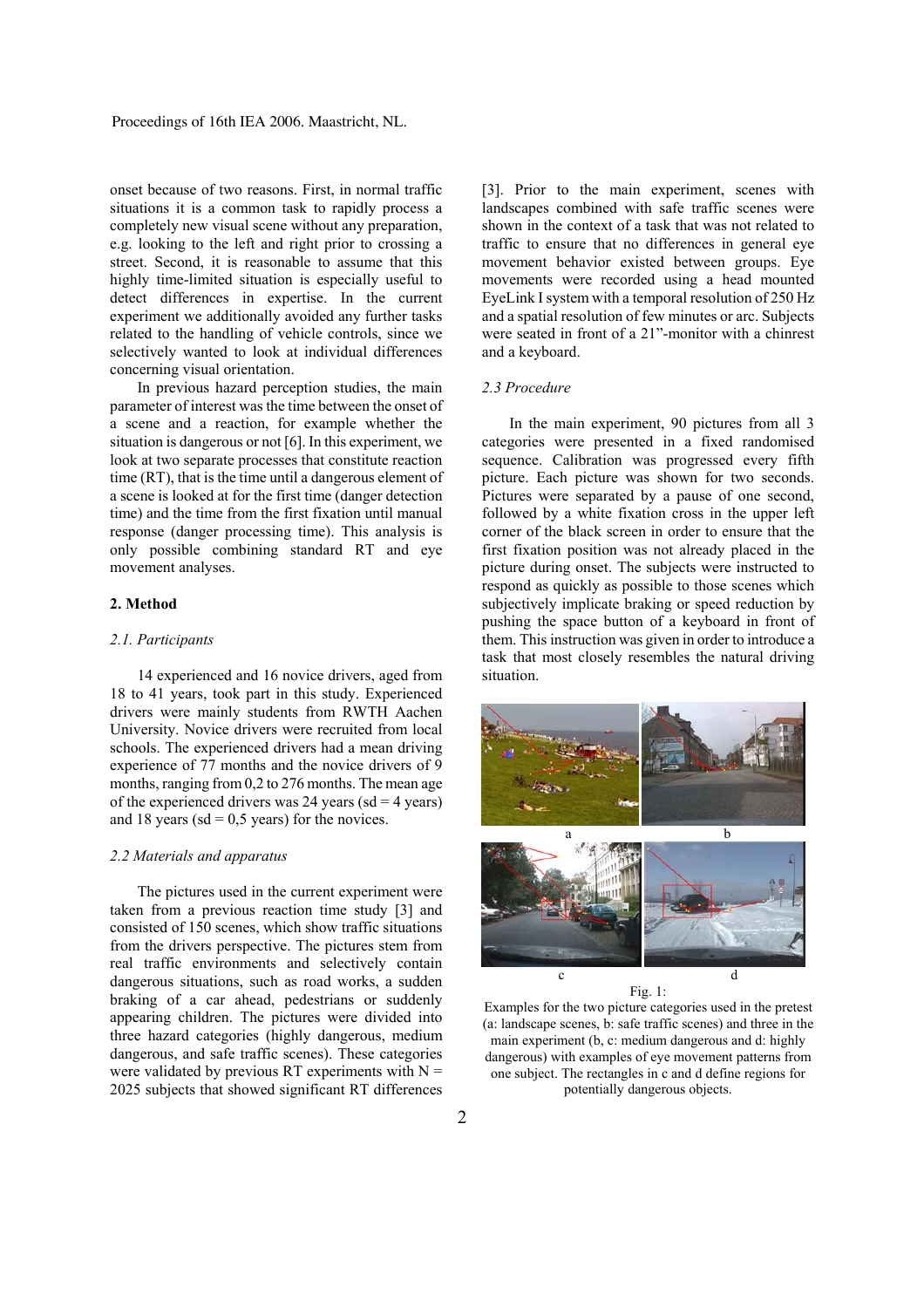#### Proceedings of 16th IEA 2006. Maastricht, NL.

Table 1

Reaction time based parameters (reaction time, danger detection time, danger processing time) as a function of expertise and picture category (sd are given in brackets)

|                            |                  | Reaction time | Danger detection time | Danger processing time |
|----------------------------|------------------|---------------|-----------------------|------------------------|
|                            |                  | (ms)          | (ms)                  | (ms)                   |
| <b>Experienced drivers</b> | highly dangerous | 869 (135)     | 433 (99)              | 435 (167)              |
|                            | medium dangerous | 1060 (194)    | 572 (183)             | 458 (246)              |
| Novice drivers             | highly dangerous | 901 (140)     | 402(52)               | 498 (154)              |
|                            | medium dangerous | 1066 (158)    | 497 (124)             | 569 (156)              |

The pretest contained fixed randomised landscape and safe traffic pictures that were also shown for two seconds. The subjects' task was to explore the pictures and to answer an easy question after every fifth picture concerning the content of the previously viewed scenes. This task was supposed to induce a natural eye movement behavior and serves as a control condition to ensure that no differences in general scene scanning patterns occur between novices and experts.

# **3. Results**

This study is currently in progress, and thus the results in this section are from those subjects tested so far, or who are currently in the process of being tested. This implicates that the reported differences do not all reach statistical significance, especially those regarding group differences.

#### *3.1 Results from the Pretest*

The pretest revealed no significant differences in general picture scanning routines that were not related to hazard perception in traffic. This is expressed in similar distributions of numbers of fixations, mean fixation durations, saccade amplitude, and relative frequency of saccade directions. Furthermore, there were significant differences regarding scene type, with fewer (F(1, 28) = 44,760;  $p = .000$ ) but longer fixations  $(F(1, 28) = 13,245; p = .001)$  for landscape scenes compared to safe traffic scenes, but no reliable group differences.

#### *3.2 Results from the main experiment*

As a main effect, we could replicate earlier results with the same material showing that pictures classified as highly dangerous were responded to with a button press (braking) in 92% of the trials, with a mean RT of  $886,43$  ms (sd = 136,95). Scenes from the medium

dangerous category were responded to in 46% of the trials with a mean RT of  $1063,69$  ms (sd = 173,31). Safe traffic scenes received no responses at all. Differences in RT and relative number of responses were statistically significant  $(T(1,29) = 8.94; p = .000)$ .

Eye movement recordings allowed to divide RT into danger detection time and danger processing time (see section 1). *Danger detection time* was generally significantly lower for highly dangerous situations (mean RT = 416,99 ms; sd = 77,99) compared to medium dangerous situations (mean  $RT = 531,07$  ms; sd = 155,31). *Danger processing time* was also significantly lower for highly dangerous situations (mean RT = 469,43 ms; sd = 161,48) compared to medium dangerous situations (mean  $RT = 519.53$  ms;  $sd = 205,50$  (see Fig. 2). Interestingly, novice drivers tend to be faster regarding danger detection for both, medium and highly dangerous situations, whereas they are slower in the processing of a dangerous object. Nevertheless, we found experienced drivers to respond faster in overall RT measures (see Table 1).



Fig. 2: Mean reaction times, danger detection and danger processing times across level of expertise for highly and medium dangerous traffic scenes.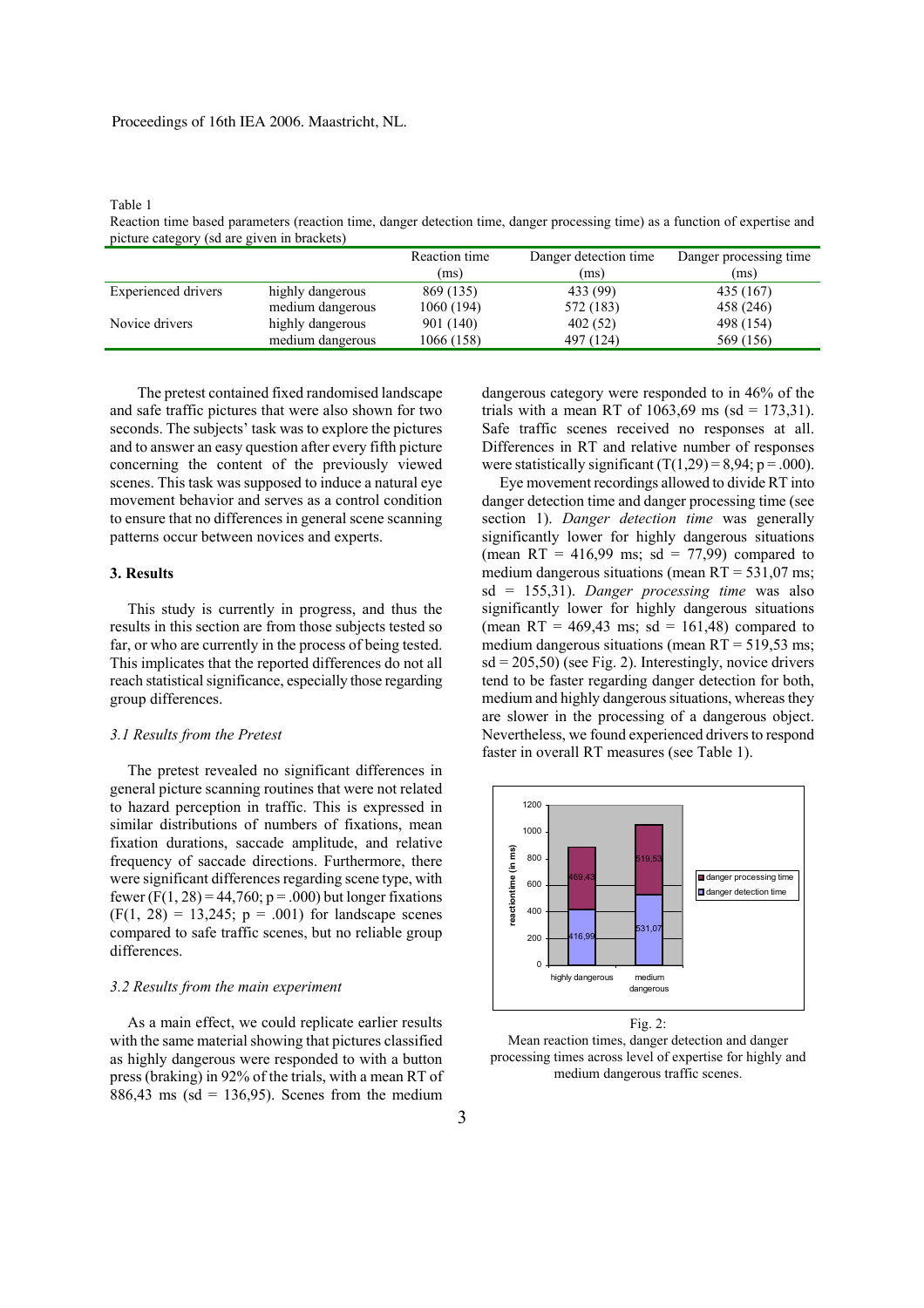Table 2

Eye movement parameters (number of fixations, fixation duration, saccade amplitude) as a function of expertise and picture category (sd are given in brackets)

|                     |                                 | Number of fixations | <b>Fixation duration</b> | Saccade amplitude |
|---------------------|---------------------------------|---------------------|--------------------------|-------------------|
|                     |                                 | (N)                 | (ms)                     | (pixel)           |
| Experienced drivers | highly dangerous traffic scenes | 7,33(0,94)          | 312(27)                  | 144 (16)          |
|                     | medium dangerous traffic scenes | 7,59(1,05)          | 312(29)                  | 67(22)            |
|                     | safe traffic scenes             | 7,55(0,99)          | 316(29)                  | 134(21)           |
| Novice drivers      | highly dangerous traffic scenes | 8,19(0,71)          | 304(27)                  | 155(21)           |
|                     | medium dangerous traffic scenes | 8,18 (0,59)         | 305(27)                  | 70(7)             |
|                     | safe traffic scenes             | 8,35(0,78)          | 301 (30)                 | 148 (12)          |

Concerning eye movement behavior, novices tend to show more fixations, have shorter fixation durations and a greater saccade amplitude than experienced drivers. There is a significant difference between experienced and novice drivers in their number of fixations on highly dangerous pictures  $(T(1,28))$  = 2,850;  $p = .008$ ) and on safe traffic scenes (T(1,28) = 2,464;  $p = .020$ ). The experienced drivers showed fewer fixations in both categories than did the novice drivers (see Table 2).

For both groups, mean saccade amplitudes are significantly shorter in medium dangerous situations compared to both other categories (F(1,28) = 426; p = .001).

#### **4. Discussion**

The eye movement data from the pretest show that landscape scenes are processed in a different way than traffic scenes. This can be due to different physical properties of these types of pictures, with varying informativeness for different positions across the screen (see Fig. 1 for examples of the pictures). More importantly, scanning routines did not differ significantly between groups, showing that there are no differences in general scene processing. This allows to compare eye movement behavior of the groups in the main experiment.

In the main experiment we could replicate the fact, that subjects are generally responding faster towards highly, compared to medium dangerous situations [8]. The validity of the categorisation was proven by the substantial difference in the number of braking responses across categories.

Reaction times, measured from picture onset until manual reaction, tended to be faster for the experienced than for the novice drivers. The division of RT into two

subprocesses turned out to be very promising: The results show that especially danger detection time determines the difference between RT in high versus medium dangerous situations. However, novices tend to be slightly faster in detecting possible dangers than experts. Although this difference is not statistically significant in the tested sample, it appears consistently in both scene categories. On the other hand, experts are faster in processing a potentially dangerous object.

Concerning scanning strategies, we could show that novices generally tend to exhibit more fixations with shorter fixation durations, especially in highly dangerous and in safe traffic scenes. This might be a possible reason for their benefit in danger detection time compared to experts.

Medium dangerous situations received shorter saccade amplitudes compared to highly dangerous or safe situations. This might be explained by the higher ambiguity of this category, where a very detailed close examination with short saccades might be necessary in order to conclude whether the situation should be regarded as dangerous.

In sum, the results hint at typical differences in visual orientation and hazard perception between experts and novices. Especially the separation of danger detection and danger processing time, which can only be provided by combining traditional RT experiments with eye movement registration techniques will be an important aspect in further research.

## **References**

- [1] Chapman P. and Underwood G. In: G. Underwood (Ed.) Eye guidance in reading and scene perception. Oxford: Elsevier, 1999.
- [2] Crundall D., Underwood G. and Chapman P. Driving